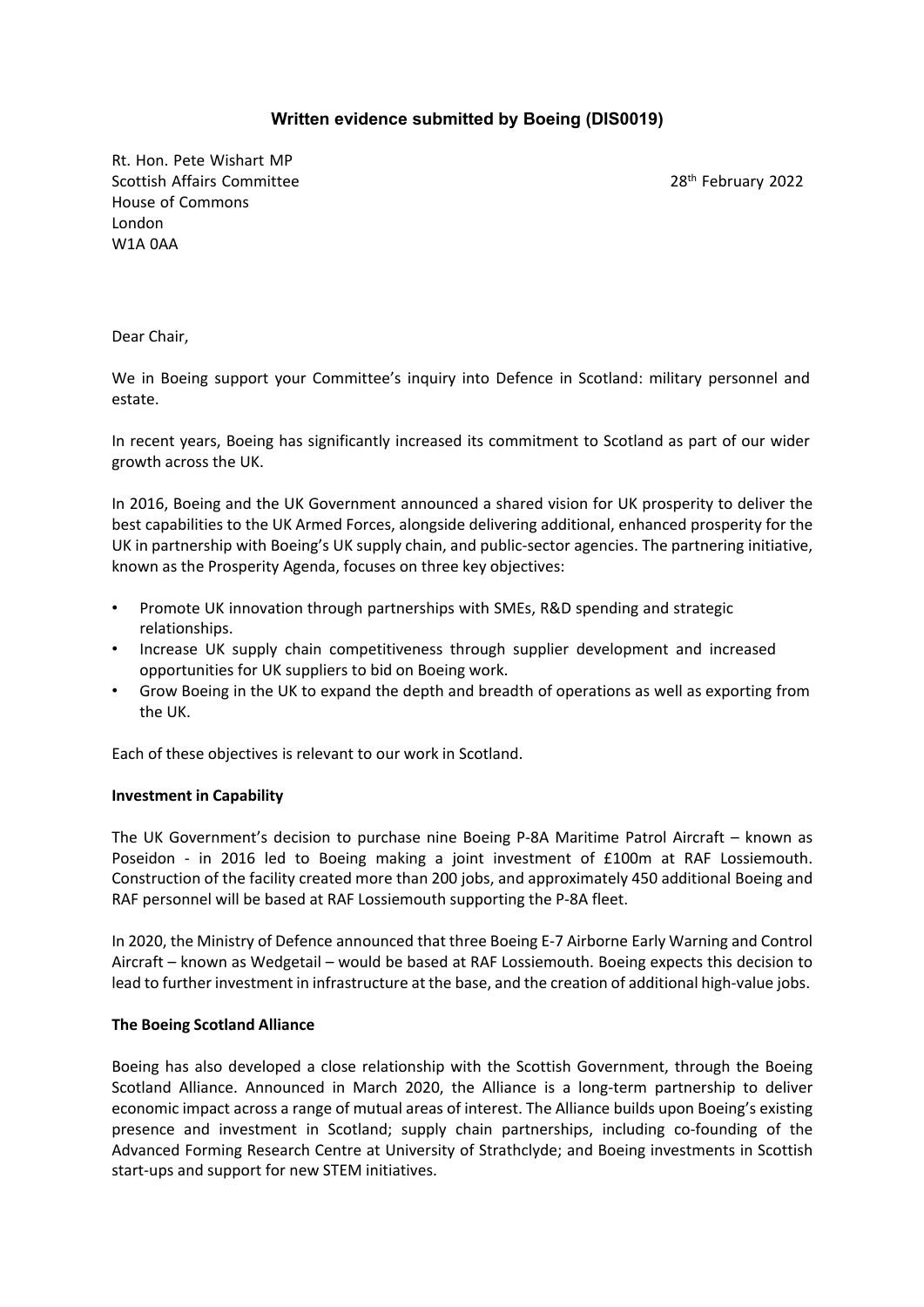The alliance launched with the aim of doubling Boeing's supply chain and creating 200 new quality jobs in Scotland in five years. The initial focus of the alliance is on advanced manufacturing, digital technologies, space, and sustainability initiatives within the aviation sector, supporting Scotland's transition to a net-zero economy by 2045, and development of a more circular economy.

In October, Boeing opened a new Metallics Research Centre with the National Manufacturing Institute Scotland (NMIS) in Glasgow to support a metallic component manufacturing research project. The centre will host a £11.8 million research and development programme in collaboration with the University of Strathclyde's Advanced Forming Research Centre (AFRC), with Scottish Enterprise funding £3.5 million. It will aim to reduce materials waste and identify opportunities to improve safety, productivity, and the environmental impact of aircraft, with technical teams set to explore novel manufacturing technologies for metallic components. Aligned with this project, Boeing has also established an R&D team in Scotland.

Beyond NMIS, Boeing and Scottish Enterprise have jointly invested in four Scottish start-up companies that were part of the Aerospace Technology Institute Boeing Accelerator. The joint BEIS and Boeing initiative has identified, invested in and mentored 20 innovative aerospace start-ups, helping them on their journey towards seed funding and further growth.

# **Focus on Skills**

Boeing has a significant skills agenda in Scotland, as part of a nationwide skills focus, delivering significant investment in STEM initiatives, such as contributing to the Outfit Moray programme for young people. The charity delivers life-changing outdoor learning and adventure activity programmes to young people in Moray, and is actively exploring other initiatives.

In March, Boeing and partners will open the UK's first permanent Newton Flight Academy at the Glasgow Science Centre, which will include classroom facilities used to teach students aviation-related STEM concepts. There will also be three full-motion flight simulators available for use in the Academy. This initiative is made possible through £3.5 million of funding from Boeing and developed in partnership with First Scandinavia, delivering a network of STEM-focused "Newton Rooms" around Europe. This will be the first full Academy outside of Norway.

### **Supply Chain**

Scotland is home to a number of Boeing's most important suppliers, including Spirit at Prestwick and Vector Aerospace, at Almondbank. As part of our Prosperity Agenda objective to increase UK supply chain competitiveness, Boeing works with ADS and the Scottish Government to run civil and defence supply chain development events and workshops. In partnership with Scottish Enterprise and the Department of International Trade, Boeing is looking to broaden the number of Scottish companies in Boeing's supplier capability database. A virtual event was held in February 2021 and was attended by more than 100 companies. Another event is planned for late spring of this year.